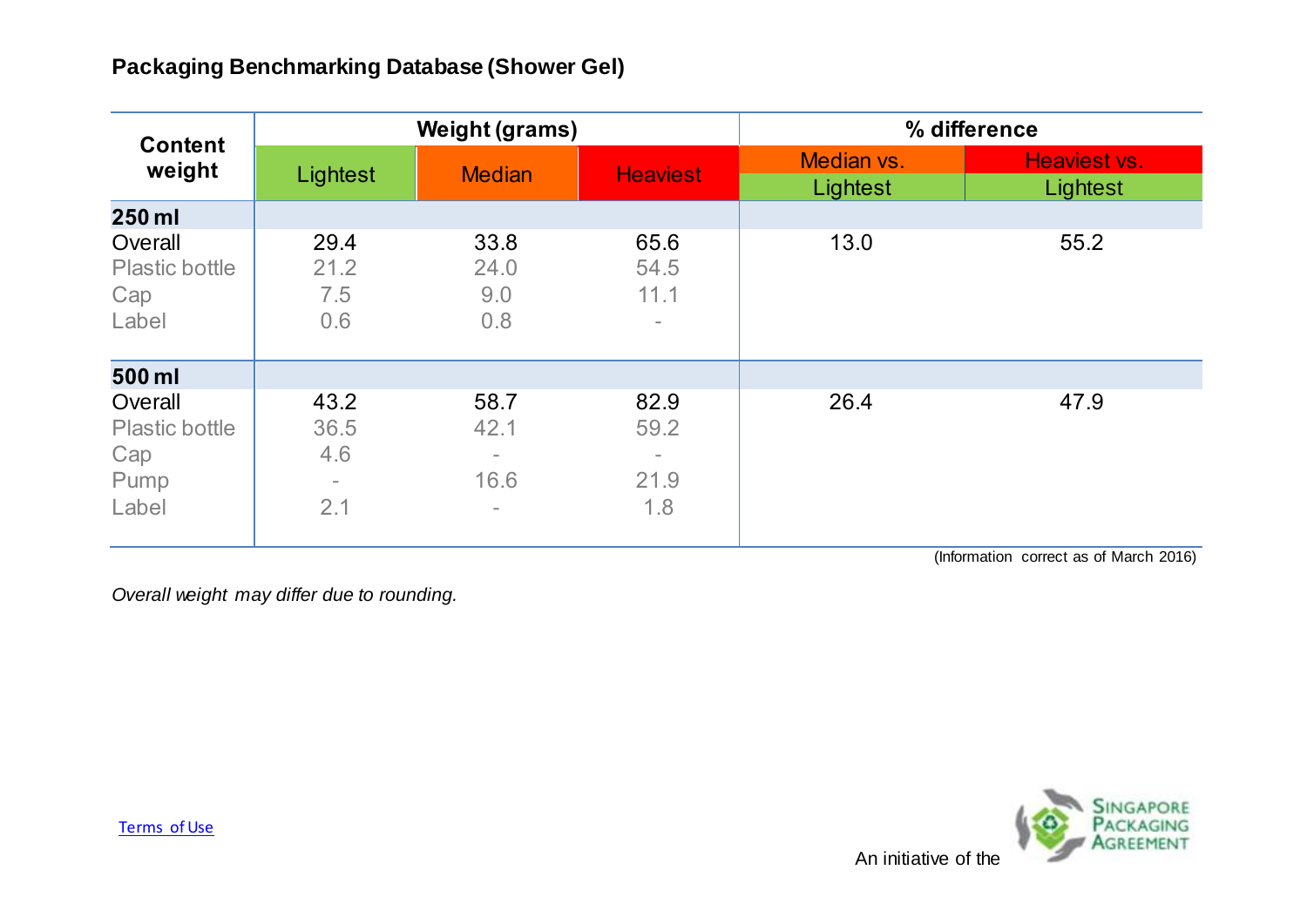| <b>Content</b><br>weight                                 | <b>Weight (grams)</b>                                    |                                                         |                                                  | % difference           |                          |
|----------------------------------------------------------|----------------------------------------------------------|---------------------------------------------------------|--------------------------------------------------|------------------------|--------------------------|
|                                                          | Lightest                                                 | <b>Median</b>                                           | <b>Heaviest</b>                                  | Median vs.<br>Lightest | Heaviest vs.<br>Lightest |
| 600 ml                                                   |                                                          |                                                         |                                                  |                        |                          |
| <b>Plastic refill</b>                                    | 11.8<br>Milk<br>Material: Multi Player Flexible Laminate | 12.7                                                    | 13.3                                             | 7.1                    | 11.3                     |
| 750 ml                                                   |                                                          |                                                         |                                                  |                        |                          |
| Overall<br><b>Plastic bottle</b><br>Cap<br>Pump<br>Label | 62.0<br>50.5<br>10.0<br>$\overline{\phantom{a}}$<br>1.5  | 84.4<br>57.7<br>$\overline{\phantom{0}}$<br>25.3<br>1.4 | 91.1<br>64.9<br>$\qquad \qquad =$<br>24.2<br>2.0 | 26.5                   | 31.9                     |

(Information correct as of March 2016)

*Overall weight may differ due to rounding.*

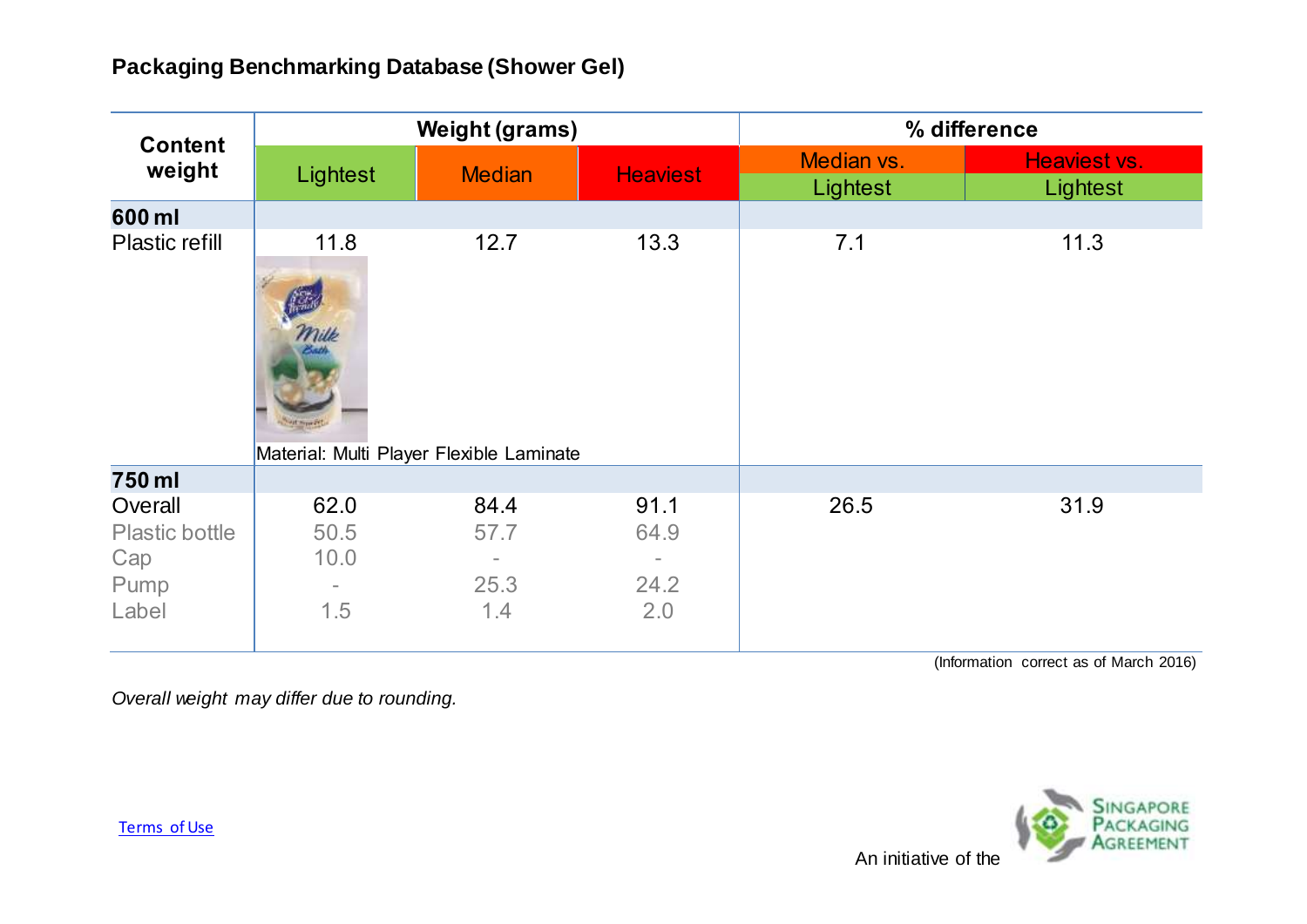| <b>Content</b><br>weight                                    | <b>Weight (grams)</b>                                   |                                     |                                          | % difference           |                          |
|-------------------------------------------------------------|---------------------------------------------------------|-------------------------------------|------------------------------------------|------------------------|--------------------------|
|                                                             | Lightest                                                | <b>Median</b>                       | <b>Heaviest</b>                          | Median vs.<br>Lightest | Heaviest vs.<br>Lightest |
| 900 ml                                                      |                                                         |                                     |                                          |                        |                          |
| Overall<br>Plastic bottle<br>Pump<br>Label<br>Outer plastic | 82.4<br>59.9<br>20.8<br>1.7<br>$\overline{\phantom{0}}$ | 102.9<br>70.9<br>26.8<br>1.6<br>3.6 | 105.4<br>80.9<br>21.9<br>2.6<br>$\equiv$ | 20.0                   | 21.8                     |
| 950 ml                                                      |                                                         |                                     |                                          |                        |                          |
| Overall<br>Plastic bottle<br>Pump<br>Label                  | 83.5<br>59.3<br>20.7<br>3.5                             | 84.9<br>56.8<br>26.0<br>2.1         | 95.2<br>66.9<br>25.2<br>3.1              | 1.6                    | 12.3                     |

(Information correct as of March 2016)

*Overall weight may differ due to rounding.*